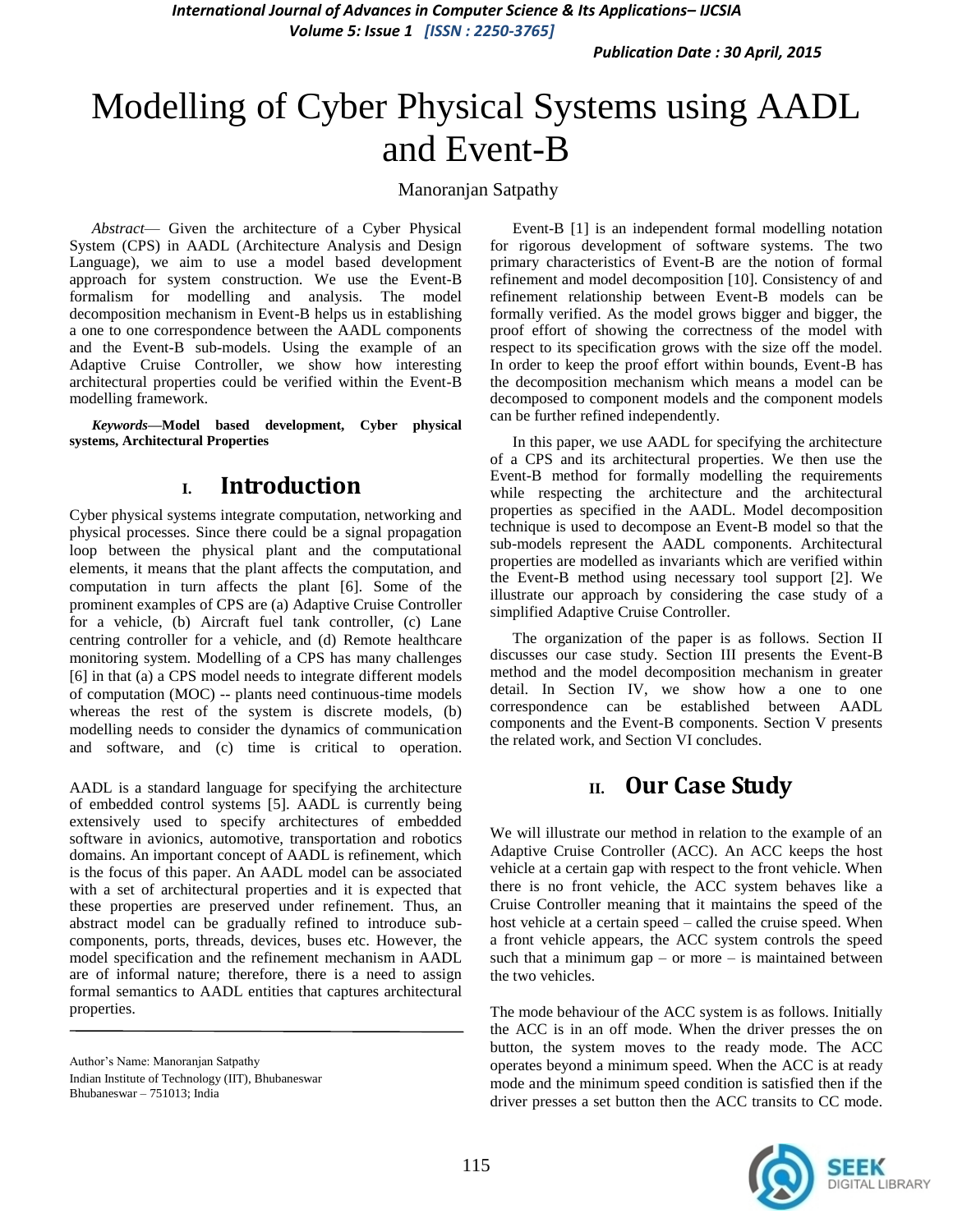When in CC mode and there is no front vehicle, then ACC drives the vehicle at the cruise speed. As soon as a front vehicle appears close to the host vehicle, then state control transits to the ACC mode in which a minimum gap is maintained between the two vehicles. At any time the driver can take control of the vehicle by pressing either the brake or the throttle pedal. The driver can give control back to the ACC by pressing a resume button. Note that whenever the system is either in CC or ACC mode, then the throttle value is determined by the system; otherwise the throttle value is determined by the driver.

# **III. The Event-B Method**

Event-B is a formal modelling notation based on first order logic and Set Theory [1]. The basic unit of modelling in Event-B is an Event-B machine. Figure 1 shows a truncated machine -- called CCN0 -- of an abstract Adaptive Cruise Controller (ACC). All constant and set declarations are stored in a context machine called **context0** in the figure -- details of this machine has not been shown. Machine CCN0 has a set of state variables declared under the **VARIABLES** clause. These variables must satisfy some constraints which are declared under the heading **INVARIANTS**. Such invariants need to be satisfied at all points when the machine is executed. In the figure we have shown only some of the variables and invariants. The events under the heading **EVENTS** define the dynamic behaviour of the machine. An event has a guard and an action part. When the guard is true the event is enabled. At any time one of the enabled events is non-deterministically selected for execution. Then the individual actions of the selected event are executed in parallel. When there are no more enabled events, the machine halts. A special event called **INITIALISATION** initialises the machine variables; this is executed exactly once at the beginning (we have omitted the initialisations). Details about Event-B machines and its execution can be found in [1].

Figure 1 shows only some of the events. The set BUTTONS and the value of the constant MAXTH -- for maximum throttle -- are defined in **context0**. In the event *controller\_action*, a non-deterministic throttle value is selected and it is given to the variable *cc\_th*, for the throttle value computed by the Controller. In event *D\_TO\_W\_swOn*, the value of the function dbutton(swOn) is copied to dbutton(swOn); this models sending of the event from the Driver component to the bus. In event *pr\_swOn* -- this models the driver pressing the ON button -- dbutton(swOn) is given the **true** value.

The *Rodin Platform* [2] provides the tool support for consistency and refinement checking of Event-B models. This toolset auto-generates a set of proof obligations which can be discharged automatically or by interactive theorem proving. Rodin toolset has necessary provers for theorem proving. Once the proof obligations are discharged, it would mean that the Event-B models are correct and refinement relationship holds between respective models.

| <b>MACHINE CCN0</b><br><b>SEES</b> context0                        |
|--------------------------------------------------------------------|
|                                                                    |
| <b>VARIABLES</b> dbutton                                           |
| cc th<br>wbutton                                                   |
|                                                                    |
| <b>INVARIANTS</b>                                                  |
| $inv1$ : dbutton $\in$ BUTTONS $\rightarrow$ BOOL                  |
| $inv2$ : wbutton $\in$ BUTTONS $\rightarrow$ BOOL                  |
| inv3 : cc th $\in$ 0 · MAXTH                                       |
| <b>EVENTS</b>                                                      |
| INITIALISATION $\triangle$                                         |
| press swOn $\triangle$                                             |
| <b>BEGIN</b>                                                       |
| $\text{act1}$ : dbutton(switchOn) = TRUE                           |
| <b>END</b>                                                         |
| D TO W swon $\triangleq$                                           |
| <b>ANY</b> son                                                     |
| <b>WHERE</b>                                                       |
| $grd1 : son \in BOOL$                                              |
| $grd10$ : son = dbutton(switchOn)                                  |
| THEN                                                               |
| $act1 : wbutton(switchOn) := son$                                  |
| $\text{act10}: \text{d}$ dbutton(switchOn) = FALSE                 |
| <b>END</b>                                                         |
| $controller$ action $\triangle$                                    |
| ANY tt                                                             |
| <b>WHERE</b> $\text{grd}1$ : $\text{tt} \in 0 \cdots \text{MAXTH}$ |
| <b>THEN</b> act1 : cc_th := tt<br><b>END</b>                       |
| .<br>END                                                           |
|                                                                    |

 **Figure 1. Structure of an Event-B model**

### *Model Decomposition*

We consider the shared event decomposition of an Event-B model [10]. Let us ignore the controller action event and the variable cc\_th in the machine of Figure 1. What the truncated model represents is that --after due initialization -- the driver presses the switch button to make it on. As a consequence of this event, the functional value dbutton(swOn) gets a true value. The event D\_TO\_W\_swOn then copies the value of dbutton(swOn) to wbutton(swOn) -- this means this event puts the value of the driver press into the bus. We will now decompose the current machine into a Driver machine and a Bus machine. We distribute the variables of the original machine into the component machines: variable dbutton belongs to the Driver machine and the variable wbutton belongs to Bus.

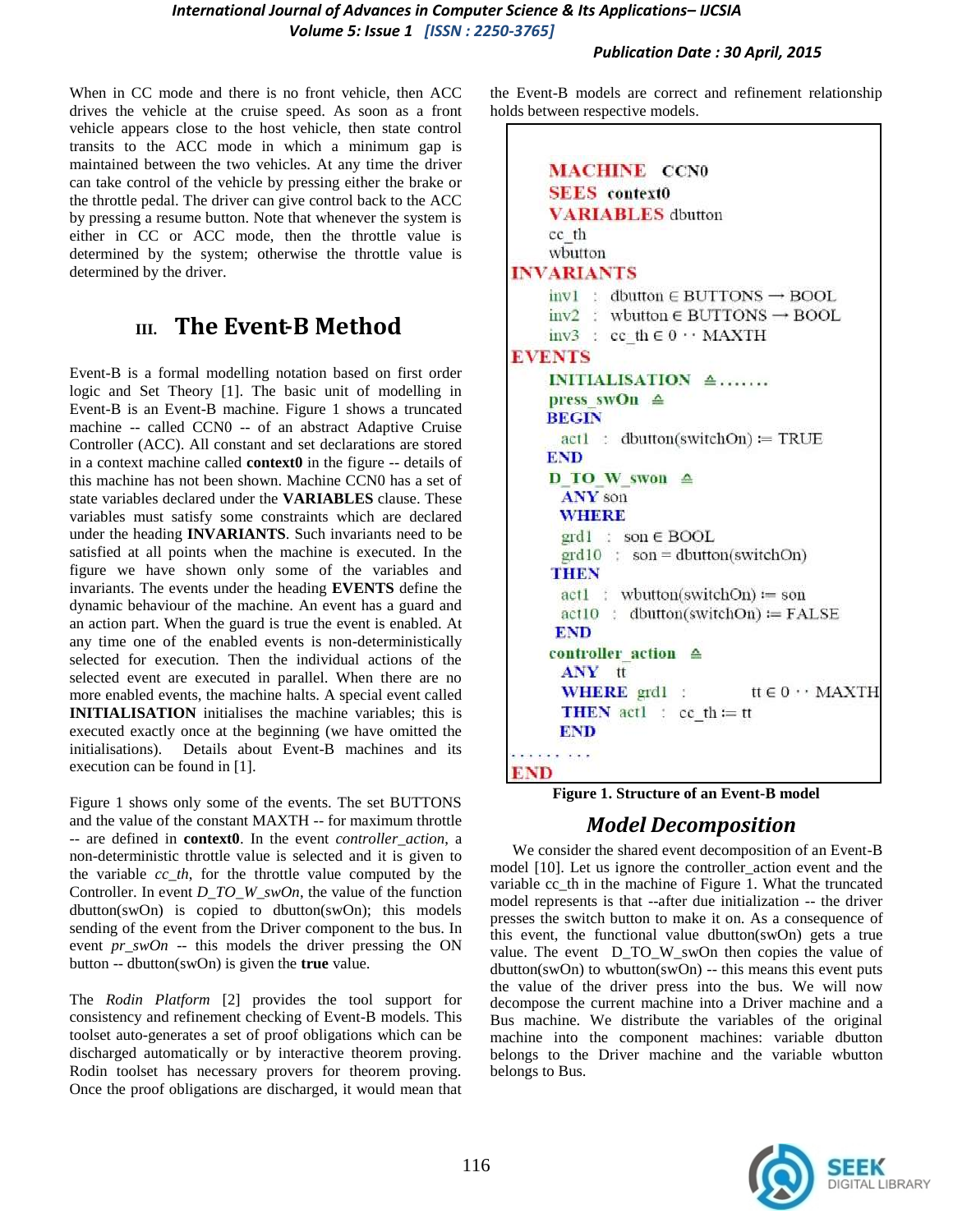#### *International Journal of Advances in Computer Science & Its Applications– IJCSIA Volume 5: Issue 1 [ISSN : 2250-3765]*

#### *Publication Date : 30 April, 2015*

Figure [2] shows the component machines. Observe that events pr\_swOn and D\_TO\_W\_swOn are in the Driver machine; event D\_TO\_W\_swOn is also in the Bus machine. What it means is that the two events D\_TO\_W\_swOn in both the machines are synchronized which results in the copying of the value of dbutton(swOn) to wbutton(swOn). Also the dbutton(swOn) next becomes false meaning that the corresponding button is ready to be pressed again.

Rodin toolset has a decomposition plugin which can perform model decomposition into component models. That the composition of the component models are equivalent to the original model is based on the sound theory of model decomposition in Event-B [10].

## *Overview of AADL*

AADL provides textual and graphical formats to specify architectures and is supported by well-structured modelling environments and robust underlying syntax [5]. AADL follows a *component-style* architecture framework, components are central to an AADL architecture. Component templates are available to model run-time entities of application software (like system, process, thread, data, subprogram etc.) and for hardware and platform specific entities (like processor, bus, memory, device etc.). Such a categorization of components make AADL suitable for specifying embedded software architectures. In addition, AADL has several features for modular definition of architectures: pre-defined refinement templates, packages, abstract components, arrays of sub-components etc.

Components in AADL interact with each other through *features* which are interfaces to exchange data or events. Components can also communicate with other components using synchronous call and return and through shared data access. Each component (feature) has a set of properties associated with it that describe the component (feature). In addition, an AADL model can have global properties like endto-end latency.

Figure 3 shows the various components of ACC: Driver, Controller, Plant, Gap Sensor, Plant and the Bus. Each component has threads, and the threads have their periodicities. AADL can specify all these architectural elements and their properties like the thread periodicities and the end-to-end latency.

## **IV. AADL to Event-B**

AADL and Event-B both support refinement mechanism. Syntactic constructs are provided to transform an AADL model to a more detailed one. However, the refinement mechanism in AADL are informal in nature.

Event-B supports formal refinement. It can also specify and prove timing properties. Refer to Figure 3. A thread – call it th1 -- puts the values of the switch presses into the bus. A thread (th3) in the Gap Sensor component also puts the value of the gap in the bus. Thread th2 puts the values in the bus into the controller component which is consumed by another thread

in the Controller (th4) which in turn computes the throttle value. Another thread (th5) puts the throttle value into the bus. Thread th6 puts the throttle value in the bus into the Plant component. The plant thread th7 uses this throttle value to produce the engine speed. Thread th8 senses the speed value. Th9 puts the speed value into the bus. Th10 puts this speed value into the controller which is consumed by th4.

```
MACHINE Driver
EVENTS
INITIALISATION \triangleq ...
press swOn \triangleqBEGIN
 act1 : dbutton(subCh) := TRUEEND
D TO W swon \triangleqANY son
 WHERE
 \text{grd}1 : son \in BOOL
 \text{grd}10 : son = dbutton(switchOn)
 THEN
 act10: dbutton(switchOn) = FALSE
 END
MACHINE Bus
INITIALISATION \triangleq...
D TO W swon \triangleqANY son
 WHERE \text{grd}1 : son \in BOOL
 THEN
 act1: wbutton(switchOn) := son
 END
```
#### **Figure 2. Event-B decomposition**

We claim that for an AADL model at any level of abstraction, there can be a corresponding Event-B model, and the Event-B model captures all the architectural properties. It is easy to put the above AADL model in Event-B. Each thread behaviour can be captured as an event in event-B.

Figure 1 shows a portion of the Event-B model. Refer to the events *press\_Swon* and *D\_TO\_W\_swOn*. When driver presses the switch-on button, then dbutton(swOn) becomes true. When the second event executes the value of dbutton(swOn) is copied to wbutton(swOn), the latter is a variable of the bus. Once the value is copied the value of dbutton(swOn) is reset to mean that the variable is ready for another switch press.

In the next refinement, task periodicities are assigned to each process thread in the AADL model, and some timing properties. To model this in the Event-B, we introduce a timer.

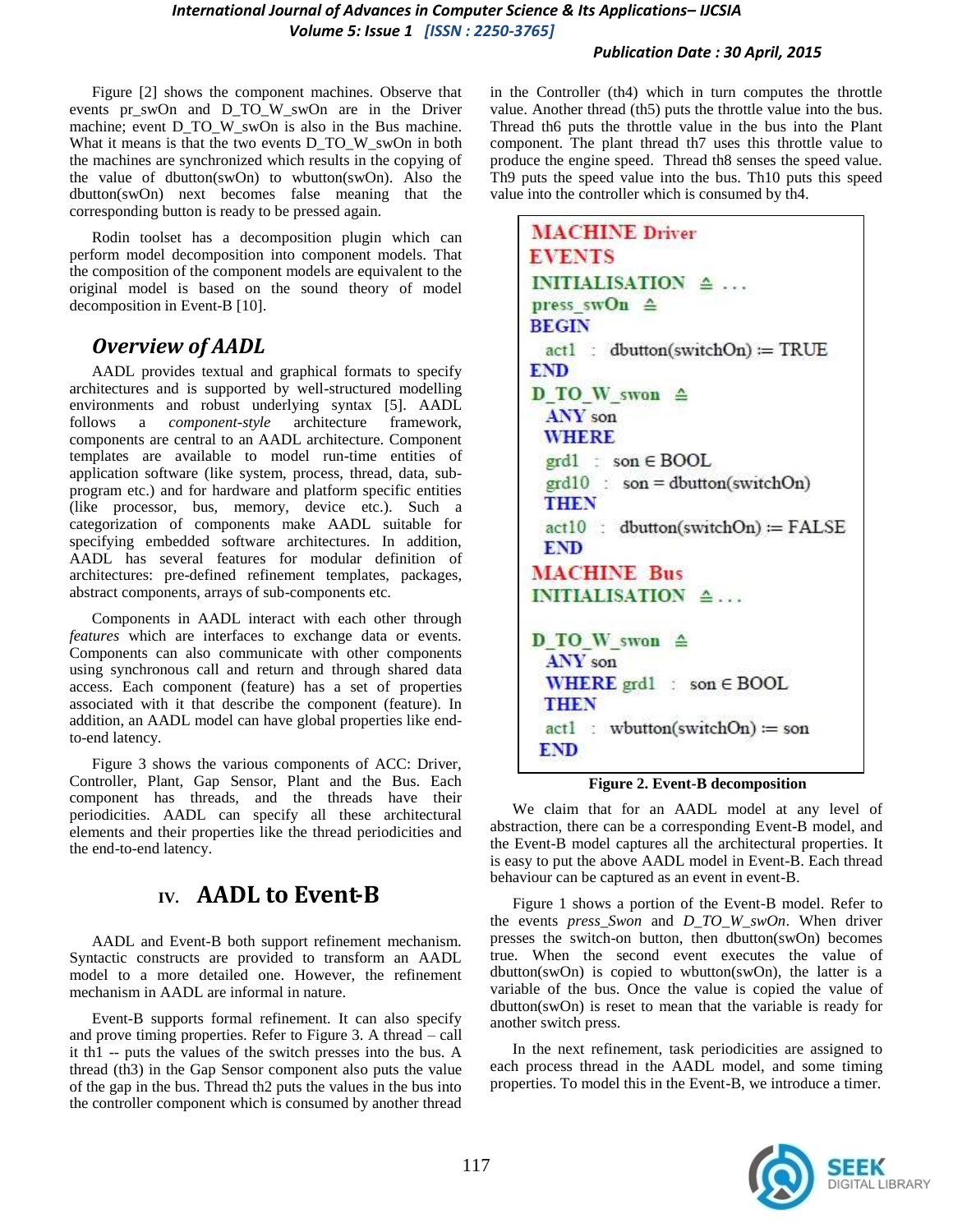#### *International Journal of Advances in Computer Science & Its Applications– IJCSIA Volume 5: Issue 1 [ISSN : 2250-3765]*

*Publication Date : 30 April, 2015*



## **Figure 3. Event-B components and timing synchronization**n **or**

In Figure 3, let TH1 represent a thread which puts some value of the driver component into the bus; and it be of periodicity 5ms. Let TH2 be another thread which sends a value in the bus to the Controller, and it be of periodicity 10 ms. Let counter1 and counter2 be two counters which represents the passing of time in both the threads. Event GTimer updates both the counters at the same time. Only when the counter values match any of the thread periodicities, then that thread executes -- not shown in figure -- and the corresponding counter values are re-initialized to zero. It can be seen that the periodicities of the threads are met.. Similar approach is used to satisfy the periodicities of all threads.

The refined AADL model has 5 components. However, we introduced a Timer module into the Event-B model CCN0\_timer for modelling of timing properties; thus, the Event-B model has 6 modules. The AADL model has components, but the corresponding Event-B model is still monolithic though it has 6 modules within it; however, structurally, it is as given in Figure 3. Next we use shared event model decomposition [10] on the Event-B model to obtain 6 components. This decomposition has been performed by using the decomposition plugin [10] of the Rodin toolset.

By the theory of shared event decomposition, the original Event-B model is equivalent to the synchronous decomposition of the 6 decomposed Event-B models, as shown in Figure 4. The individual Event-B components can be independently refined. For instance, mode behaviour can be introduced into the Controller component. This refinement – because of the sound logic of model decomposition – will not violate the compositional property of the whole model.

The decomposed Event-B model, which has a close relationship with the corresponding AADL model, is correct by construction. We omit here the remaining refinements of the ACC model.At this stage, the decomposed Event-B model preserves the architectural semantics of the current AADL model; in addition, they have the same component structure. The only difference is that in the AADL model, the global notion of time is outside of the system; in Event-B, it is within the system.

In [8] and [9], we have developed a method and tool to automatically translate Event-B models into Simulink models [7]. Following this method, we can obtain Simulink models for the Driver, Controller and the Plant components. However the operations involving the Bus could be translated to the send() and receive() commands of a standard bus protocol.

# **V. The Related Work**

Even though AADL is extensively used to model architecture of many embedded software [5], it lacks an exhaustive framework for formally verifying AADL models against its requirements. By using the Event-B method and model decomposition, we address this deficiency.

In [12], the authors take a synchronous scheduler specified in AADL and model it using Event-B. Their Event-B model is similar to the one discussed here in terms of a step by step translation and successive refinements. For the considered problem, the authors verify architectural properties involving schedulability. However, they consider only a synchronous subset of AADL where only thread components are modelled and translated to event-B. This paper does not discuss about model decomposition and the refinement of component models.